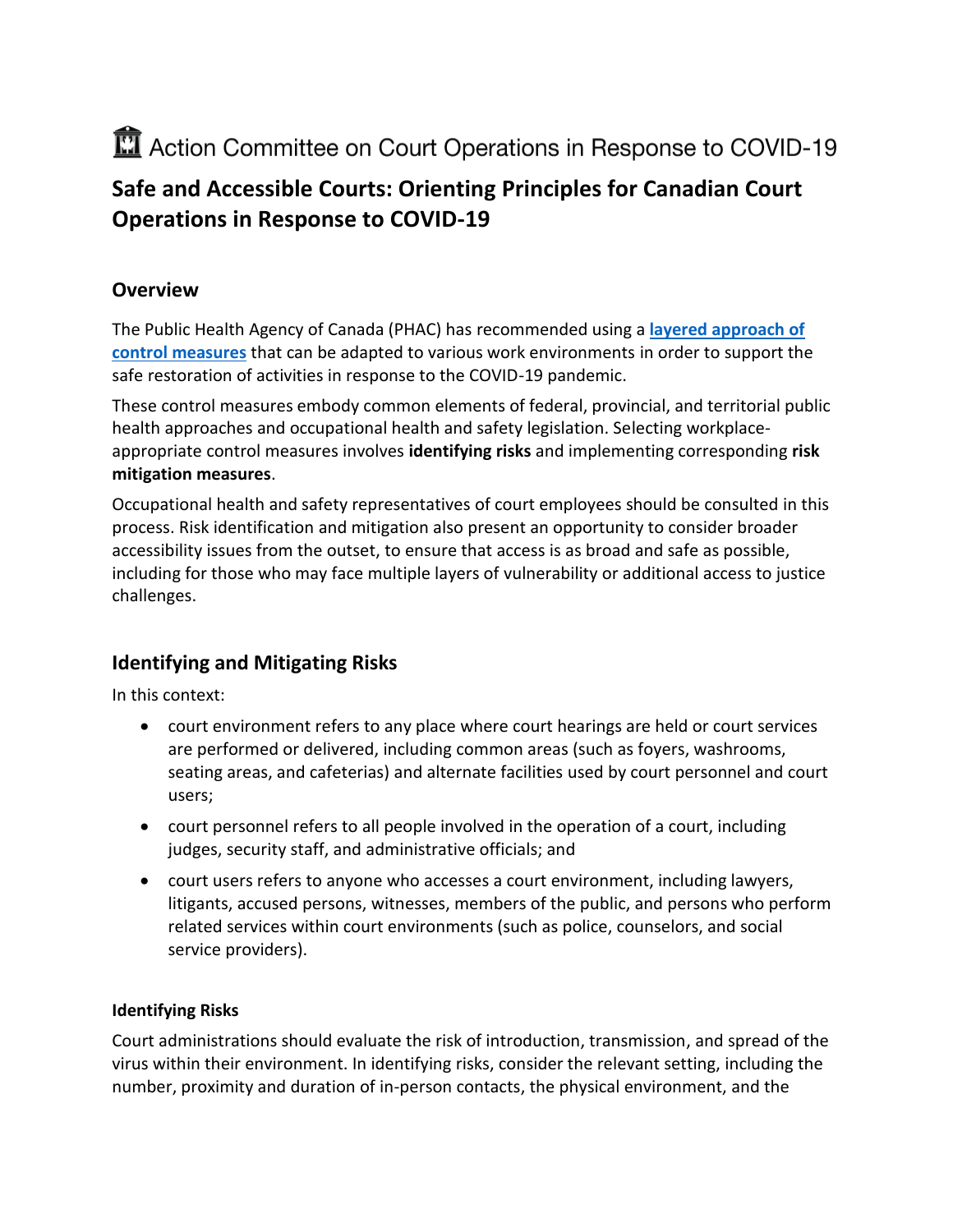characteristics and potential vulnerabilities of court users and staff. The risk of COVID-19 transmission increases when people are in poorly ventilated closed spaces or crowded places, are having close-range conversations or are in settings where there is shouting or loud speaking.

An effective method for identifying risk is to take a "mental journey" through use of the court environment from the perspective of different court personnel and users, noting the variety of elements that make up the environment as a whole to create an **inventory of risks**. Consider using a [formal risk assessment template](https://www.ccohs.ca/oshanswers/hsprograms/sample_risk.html) to help identify those risks and answer the following questions:

#### **Geographic and community setting**:

- <sup>o</sup> What is the local rate of infection?
- $\circ$  Is the community densely populated (i.e. increasing the risk that an infected person may enter the court) or sparsely populated (i.e. lowering the risk of community transmission). Is it urban or rural?
- $\circ$  What unique factors related to community dynamics and resources must be considered, having regard to the nature of the court (e.g. circuit/itinerant court; drug treatment, mental health, youth or other specialized court)?

#### **Personnel and user populations:**

- $\circ$  Do court users and personnel include individuals at higher risk of suffering severe health consequences should they contract COVID-19?
- <sup>o</sup> Do court users and personnel include persons at higher risk of contracting or transmitting COVID-19? (See [here](https://www.canada.ca/en/public-health/services/publications/diseases-conditions/vulnerable-populations-covid-19.html) for an elaboration of population risk factors).
- <sup>o</sup> Are there vulnerability factors among the populations the court serves (e.g. income, employment, housing, and literacy levels)?
- $\circ$  How are community demographics taken into account in scheduling (e.g. childcare issues, school closures) and access to court (e.g. reliance on public transit)?
- **Physical elements:** 
	- $\circ$  Does use of the court environment involve physical contact with common surfaces, doorways, elevator buttons, court technology, or other material?
	- $\circ$  Are some elements of the court environment especially prone to individuals congregating in close proximity?
	- o Is the court environment accessible to persons with disabilities, including those with mobility challenges?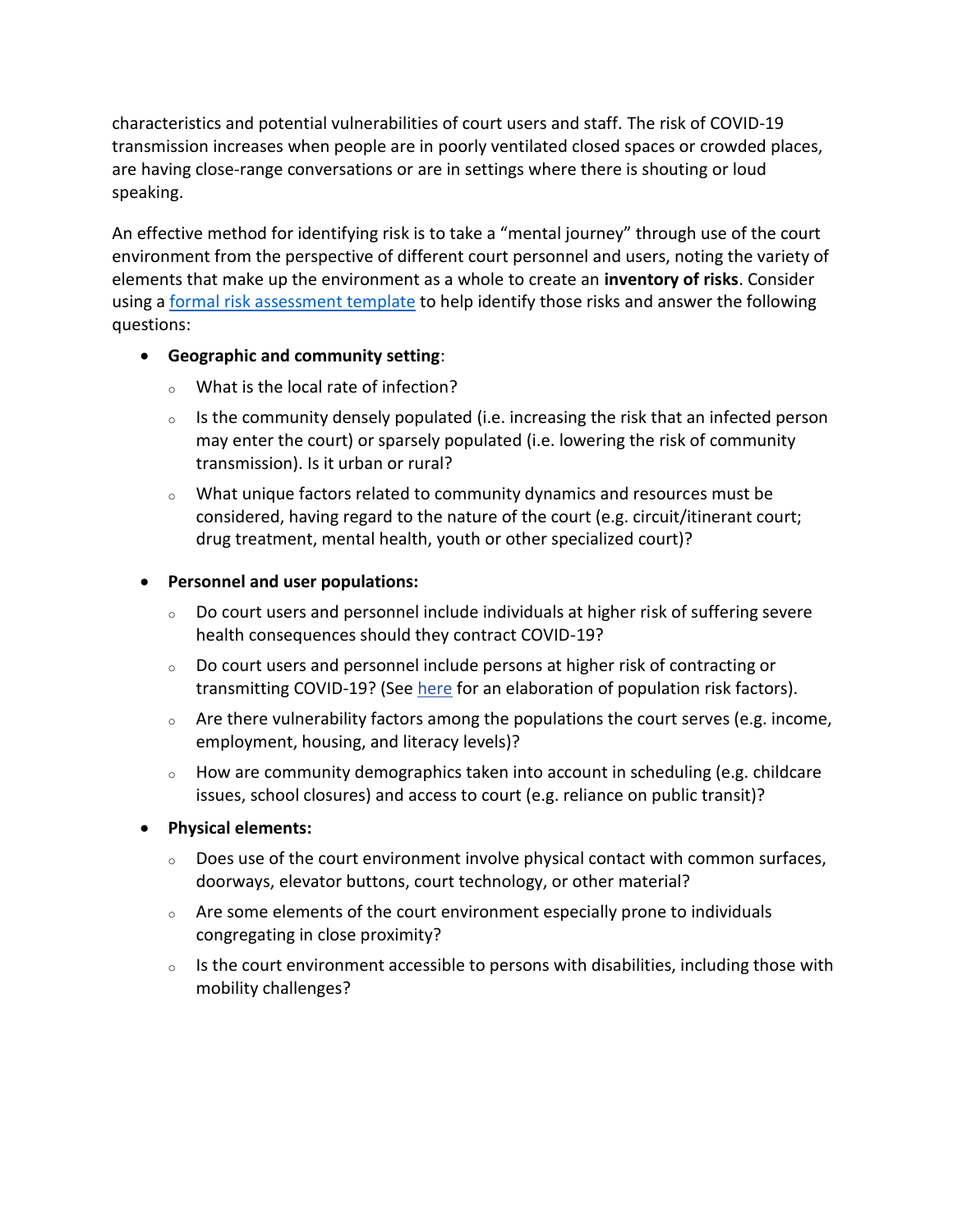#### **Mitigating Risks**

PHAC recommends employing a **hierarchy of control measures**, conceived of as a reverse pyramid, to effectively mitigate risk. This approach reflects the requirements of applicable federal, provincial, and territorial occupational health and safety legislation.

An approach involving multiple layers of control measures represents the most effective strategy to minimize the risk of introducing, transmitting and spreading the virus. Relevant control measures begin with physical distancing, which is complemented by administrative and engineering controls, and the use of personal protective equipment (PPE) and non-medical masks (NMMs), as appropriate, based on the particular physical environment and the local epidemiology and rate of community transmission. A [court audit tool](https://www.ccohs.ca/products/publications/covid-19-tipsheets/courtaudittool.html) can help to design and implement an effective, multi-layered approach to control measures within specific court facilities.

At all points, consideration should be given to ensuring selected mitigation strategies do not introduce barriers to access, particularly for vulnerable court users.



**[Caption:** An inverted pyramid divided into four coloured levels, each labeled with text in black. From the top of the inverted pyramid (the widest part) to the bottom (the point), the levels are: blue labeled "Physical Distancing"; green labeled "Engineering Controls"; yellow labeled "Administrative Controls"; and red labeled "PPE and NMMs".]

- **Physical distancing**: Maintaining at least 2 metres' (6 feet) distance between individuals can help to reduce the risk of transmission of COVID-19 due to close contacts. Implementation of physical distancing measures in court environments could include:
	- <sup>o</sup> physical restructuring
	- <sup>o</sup> use of visual cues and signage
	- <sup>o</sup> directional controls in hallways
	- <sup>o</sup> scheduling and volume controls on facility access
	- $\circ$  reliance on larger hearing spaces either onsite or in alternative facilities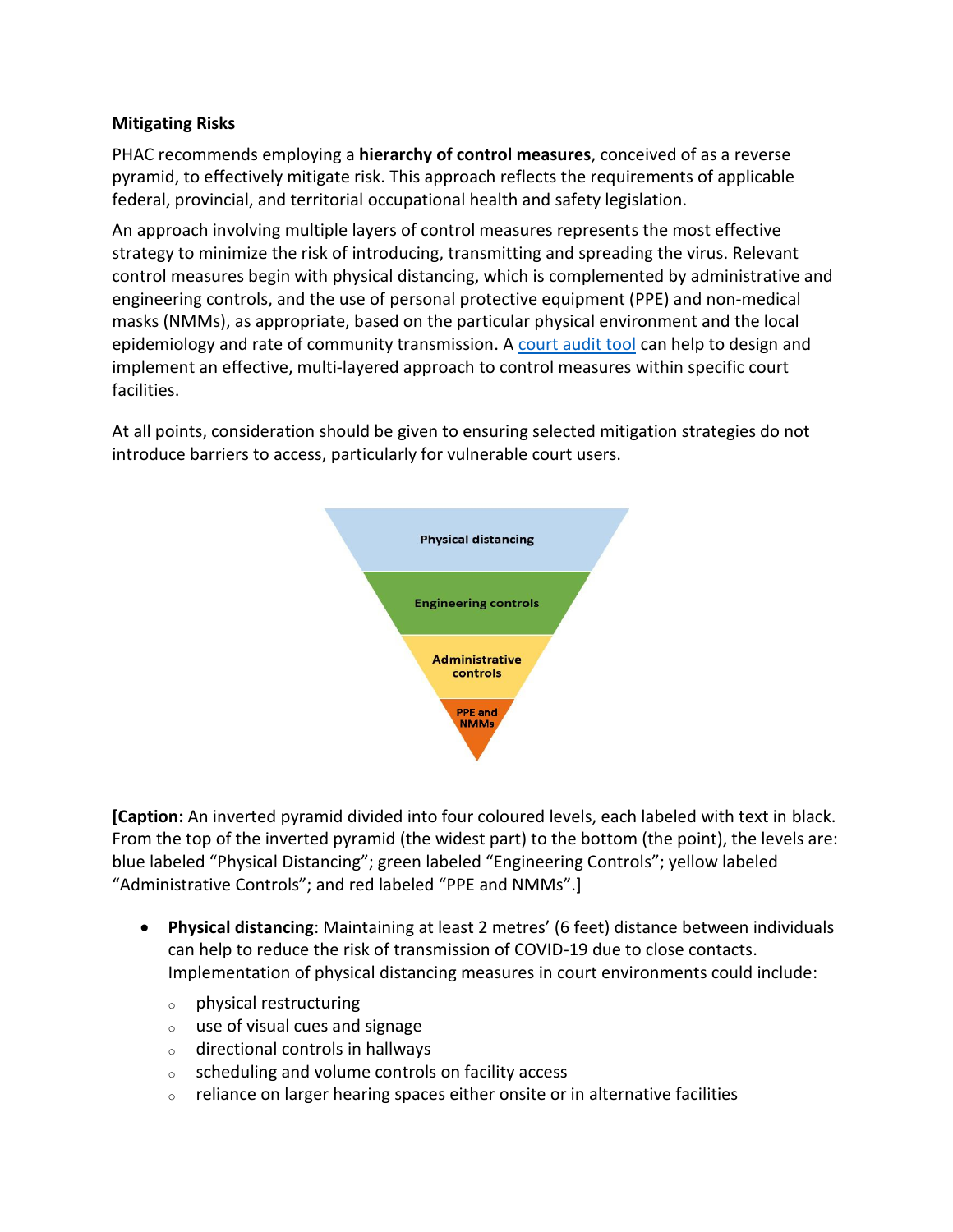- $\circ$  implementing remote and technological alternatives for court users and court staff as feasible, such as telework arrangements, virtual hearings, and virtual services including phone or online assistance and electronic filing
- **Engineering controls**: These measures focus on adjusting the physical environment to reduce inherent risks of exposure due to various modes of transmission, such as aerosols, close contacts, or contamination of high-touch or common surfaces. In the court setting, engineering controls can include:
	- $\circ$  Plexiglas barriers for certain types of interactions (e.g., with security or registry officials) and in designated areas used by justice participants (e.g. judge's bench, counsel tables, witness box); while such barriers do not replace masks, they can provide an additional layer of protection
	- <sup>o</sup> automatic doors
	- <sup>o</sup> no-contact document drops
	- $\circ$  proper ventilation in indoor spaces, including:
		- increasing the circulation of outdoor air by opening windows and doors for a few minutes at a time when feasible, and provided this does not pose a safety risk
		- running the heating, ventilation and air conditioning (HVAC) fan continuously at a low speed to increase air movement and filtration
		- avoiding the use of powerful portable cooling fans that might increase the spread of COVID-19 in enclosed spaces, and instead using other ways to keep rooms cool, such as adjusting building ventilation systems and air conditioning units
		- increasing filtration efficiency to the highest level appropriate for the ventilation system, and cleaning or changing air filters regularly as recommended by the manufacturer
		- limiting the use of demand-controlled ventilation, and keeping the system running at the optimal setting
		- consulting an HVAC professional to ensure that the current ventilation system is appropriate for the setting, type of activity, occupancy and length of time the space is occupied, and before making changes to the system
		- **Figure 1** if possible, running systems for two hours at maximum outside airflow before and after the rooms and/or building are occupied
		- if possible, running bathroom exhaust fans continuously if they are vented to the outside
		- exploring the use of portable high efficiency particulate air (HEPA) filtration units only if mechanical and natural ventilation is not possible and physical distancing can be achieved, and consulting an experienced professional before using these devices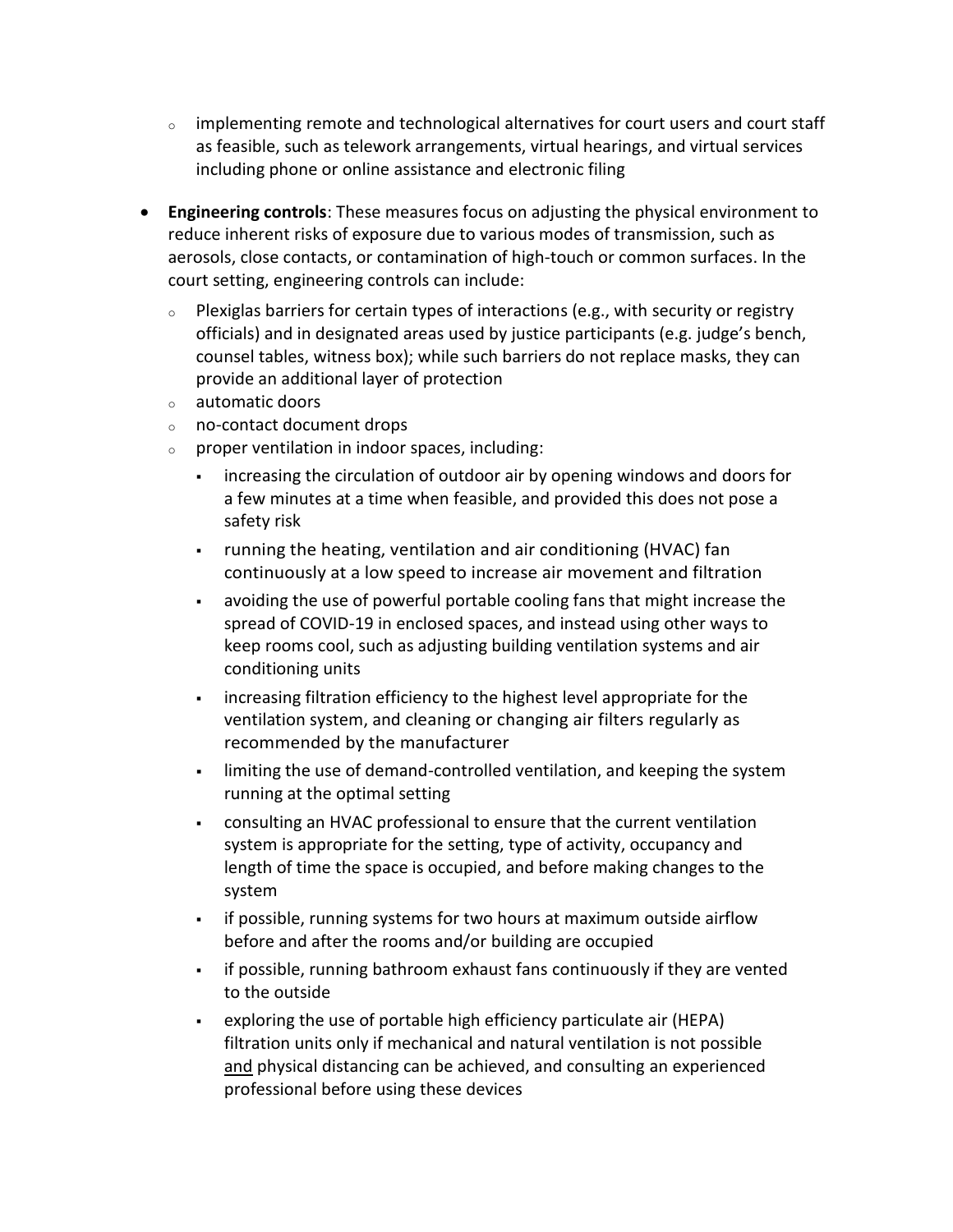- $\circ$  [protocols](https://www.ccohs.ca/products/publications/covid-19-tipsheets/symptomappearance.html) and designated isolation rooms for persons who become ill
- **Administrative controls**: These measures focus on altering work practices, policies and procedures as needed to help communicate, reinforce, and supplement physical distancing and other environmental adjustments. In the court setting, administrative controls can include:
	- <sup>o</sup> screening court personnel and users for COVID-19 symptoms or exposure prior to entering court environments
	- $\circ$  wherever possible and subject to applicable legislation, supporting the local public health authority's contact tracing efforts by
		- collecting basic information on all people who enter the court facility, including their name and contact information (such as phone number or email), the date and time of their visit, and the place they visited (ex: courtroom, court registry, etc.)
		- ensuring that all information collected to support contact tracing efforts is handled properly, stored securely, disseminated only as necessary to the local public health authority, and destroyed rapidly once it is no longer needed
		- designating a court contact person to liaise with the local public health authority as needed to support testing and contact tracing efforts
	- <sup>o</sup> increasing the frequency and intensity of cleaning
	- $\circ$  adjusting workplace policies to encourage employees to stay home if they are ill, are caring for ill persons, are awaiting COVID-19 test results, or have been in close contact with a positive case
	- $\circ$  staggering court services, hearings, and work hours to control personnel and user levels
	- $\circ$  creating an [audit tool](https://www.ccohs.ca/products/publications/covid-19-tipsheets/courtaudittool.html) reflecting the maximum capacity of each court facility, courtroom and common areas to help regulate and monitor access, in accordance with local public health directives
	- $\circ$  training court personnel on essential safety measures and practices
- **Personal protective equipment (PPE) and Non-Medical Masks (NMM)**: Non-medical masks (NMMs) and, in some situations, personal protective equipment (PPE), play an important role in reducing the risk of exposure to and transmission of the virus due to close contacts or aerosols. In the court setting, it is recommended to:
	- <sup>o</sup> Promote the proper wearing of well-constructed, well-fitting non-medical masks (NMMs) by court personnel and court users as advised by the local public health authority, and provide clear instructions on how to safely put on, wear and remove masks. When warranted by the local epidemiology and rate of transmission, the wearing of NMMs may be recommended at all times for court users and personnel, except when these would impede court proceedings or when a person is unable to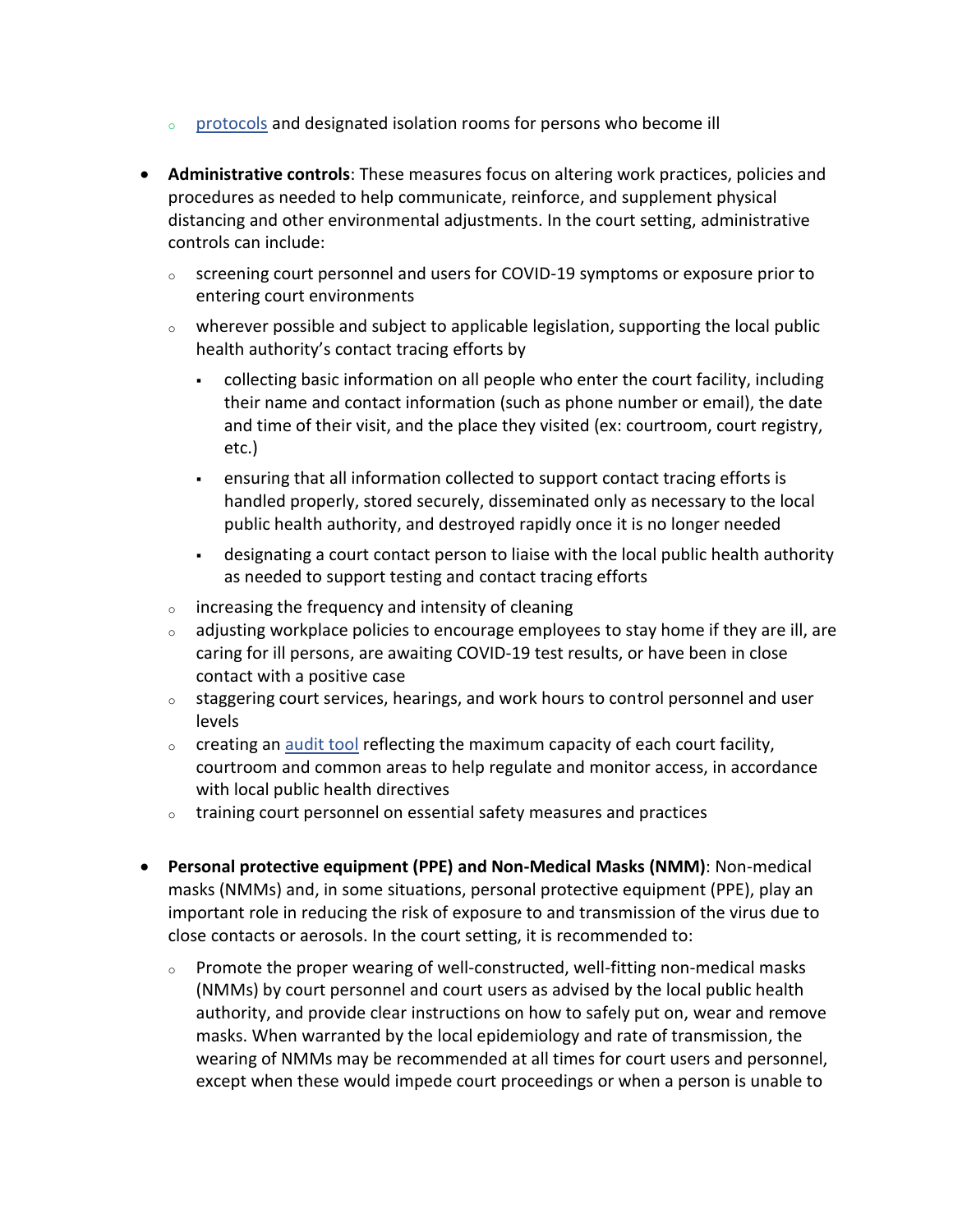wear a NMM due to young age or medical reasons such as difficulty breathing or being unable to easily take off a mask due to illness or disability.

 $\circ$  Implement measures to accommodate and protect court personnel or court users when NMMs cannot reasonably be worn or should be removed to ensure the integrity of court proceedings; for example, maximize the safety of proceedings in such circumstances by providing face shields and installing Plexiglas barriers or other engineering controls.

## **Communication**

Broadly shared and accessible communications are vital to ensuring that protocols are followed and that all court users and court personnel feel safe within the court environment. Here are some best practices to ensure court personnel and users are aware of, and able to follow health and safety protocols:

- Post clear and visible signage throughout the courthouse and courtrooms
- Create communication formats to assist users who may face barriers in reading, hearing, speaking, or understanding
- Create additional language versions to assist court users as needed
- Provide information to users prior to their arrival at court (e.g. through posting on the court website, Frequently Asked Questions (FAQ), information attached to summonses or appearance notices, and "push" messaging to key stakeholders (professional networks, community and support groups))
- Include advance instructions to users on what to do if they develop symptoms or have been in close contact with a positive case shortly prior to a scheduled court appearance, or shortly after attending court
- Make training available for court personnel to support effective communication of safety measures
- Facilitate two-way communication to elicit feedback from court users on how safety protocols are working in practice, whether needs are evolving, and what adjustments may be useful (e.g., exit surveys, online or phone questionnaires, informal interviews)

#### **RESOURCES AND REFERENCES**

#### *From the Public Health Agency of Canada (PHAC)*

- [Community-based measures to mitigate the spread of coronavirus disease \(COVID-19\) in](https://www.canada.ca/en/public-health/services/diseases/2019-novel-coronavirus-infection/health-professionals/public-health-measures-mitigate-covid-19.html#_Community_gathering_spaces)  [Canada](https://www.canada.ca/en/public-health/services/diseases/2019-novel-coronavirus-infection/health-professionals/public-health-measures-mitigate-covid-19.html#_Community_gathering_spaces) – In particular, see Appendix C: A framework for risk assessment and mitigation in community settings during the COVID-19 pandemic
- [Risk mitigation tool for workplaces/businesses operating during the COVID-19 pandemic](https://www.canada.ca/en/public-health/services/diseases/2019-novel-coronavirus-infection/guidance-documents/risk-informed-decision-making-workplaces-businesses-covid-19-pandemic.html)